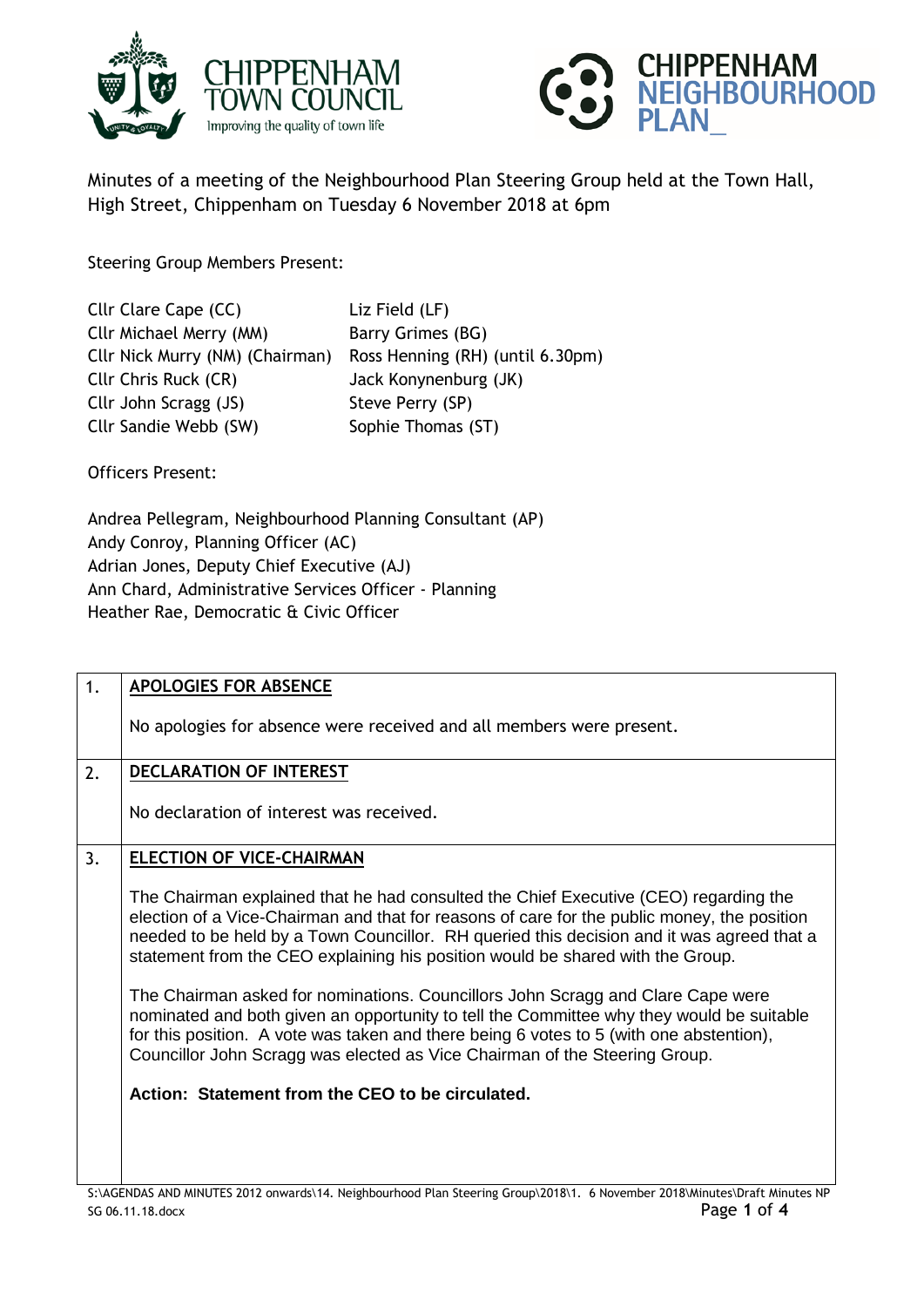| 4. | <b>WELCOME &amp; INTRODUCTIONS</b>                                                                                                                                                                                                                                                                                                                                                                                                                                                                                                                                                                                                                                                                                                      |
|----|-----------------------------------------------------------------------------------------------------------------------------------------------------------------------------------------------------------------------------------------------------------------------------------------------------------------------------------------------------------------------------------------------------------------------------------------------------------------------------------------------------------------------------------------------------------------------------------------------------------------------------------------------------------------------------------------------------------------------------------------|
|    | The Chairman (NM) welcomed members of the Steering Group and explained that the<br>purpose of a Neighbourhood Plan (NP) was to enable communities to influence planning<br>and shape the future development of the town. He said he believed NPs were here to stay<br>and that since the Local Plan was currently undergoing a review, it was potentially a good<br>time to influence things.                                                                                                                                                                                                                                                                                                                                           |
|    | NM then summarised the process so far:                                                                                                                                                                                                                                                                                                                                                                                                                                                                                                                                                                                                                                                                                                  |
|    | In 2017 the Town Council had agreed to sponsor a NP;<br>$\bullet$<br>In 2018 a Planning Officer and Consultant were appointed;<br>$\bullet$<br>The Neighbourhood Plan Area was designated;<br>$\bullet$<br>A NP Working Party was established to oversee the next steps;<br>$\bullet$<br>A launch event had been held to support Steering Group formation;<br>$\bullet$<br>Six members of the community had been selected to the Steering Group;<br>$\bullet$<br>Six councillors had been voted onto the Steering Group;<br>$\bullet$<br>A Steering Group Chair had been elected by Full Council;<br>$\bullet$<br>A NP website has been set up;<br>$\bullet$<br>Initial meetings have been held with surrounding parishes.<br>$\bullet$ |
|    | AC spoke further about the work that had been carried out up to now, including on the NP<br>website.                                                                                                                                                                                                                                                                                                                                                                                                                                                                                                                                                                                                                                    |
|    | At the invitation of the Chair, members of the Steering Group introduced themselves and<br>spoke about their backgrounds in relation to the Group's remit.                                                                                                                                                                                                                                                                                                                                                                                                                                                                                                                                                                              |
| 5. | <b>CHAIRMAN'S ANNOUNCEMENTS</b>                                                                                                                                                                                                                                                                                                                                                                                                                                                                                                                                                                                                                                                                                                         |
|    | It was noted that some changes to the draft Terms of Reference were proposed following<br>advice from the CEO. These were that:                                                                                                                                                                                                                                                                                                                                                                                                                                                                                                                                                                                                         |
|    | Membership of the Steering Group would be reviewed/ratified on an annual basis, on<br>the anniversary of the inaugural meeting;                                                                                                                                                                                                                                                                                                                                                                                                                                                                                                                                                                                                         |
|    | The Vice-Chairman would be a Town Councillor;<br>$\bullet$                                                                                                                                                                                                                                                                                                                                                                                                                                                                                                                                                                                                                                                                              |
|    | Press releases and other official external communications would need to be agreed by<br>the Chairman, the Planning Officer and the Marketing and Communications Officer.                                                                                                                                                                                                                                                                                                                                                                                                                                                                                                                                                                |
|    | RH gave his apologies and left the meeting at 6.30pm, requesting that he be sent a copy<br>of the presentation.                                                                                                                                                                                                                                                                                                                                                                                                                                                                                                                                                                                                                         |
|    | Action: A copy of the presentation to be circulated.                                                                                                                                                                                                                                                                                                                                                                                                                                                                                                                                                                                                                                                                                    |
| 6. | <b>TERMS OF REFERENCE</b>                                                                                                                                                                                                                                                                                                                                                                                                                                                                                                                                                                                                                                                                                                               |
|    | There were no comments on the draft Terms of Reference for the Steering Group, as<br>presented. It was explained that these could be reviewed at 6 monthly intervals. The<br>amended version would be circulated to members for approval at the next meeting.                                                                                                                                                                                                                                                                                                                                                                                                                                                                           |
|    | Action: Amended Terms of Reference to be circulated prior to the next meeting.                                                                                                                                                                                                                                                                                                                                                                                                                                                                                                                                                                                                                                                          |
| 7. | <b>NEIGHBOURHOOD PLAN TRAINING</b>                                                                                                                                                                                                                                                                                                                                                                                                                                                                                                                                                                                                                                                                                                      |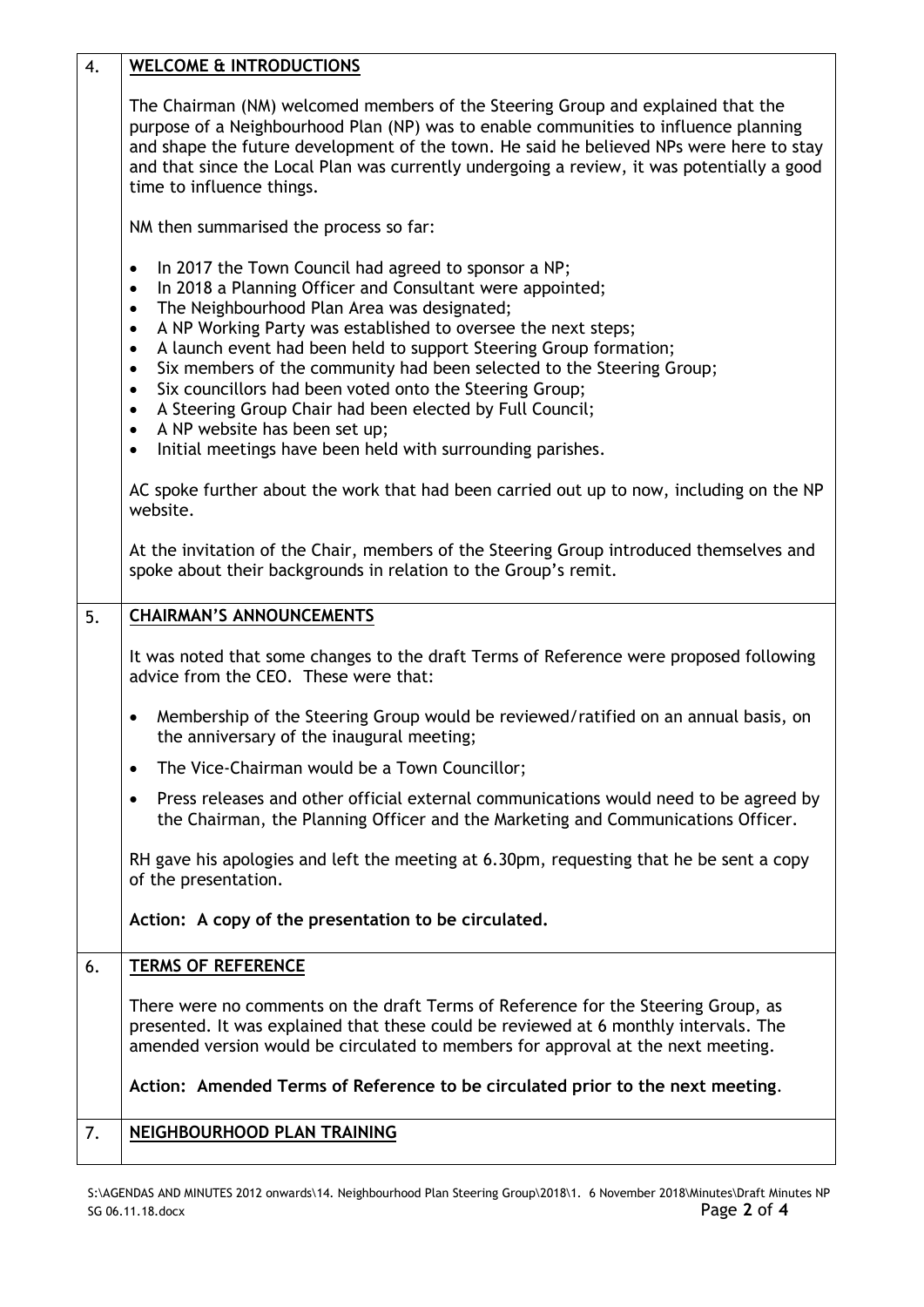|    | AP provided Steering Group Members with Neighbourhood Plan training via a PowerPoint<br>Presentation. She began by stressing that the Group would be producing a planning policy<br>document and that she and AC would check everything to ensure it was 'fit for purpose'.<br>To be effective it was important to anticipate what development was coming forward and<br>identify contributions such as s106/CIL which will come from these developments. It was<br>suggested that important documents to reference included the National Planning Policy<br>Framework (NPPF), Core Strategy (CS) and Chippenham Site Allocations Plan (CSAP). All<br>were accessible via the NP website. The Group were also encouraged to look at the<br>Chippenham Vision document. |
|----|------------------------------------------------------------------------------------------------------------------------------------------------------------------------------------------------------------------------------------------------------------------------------------------------------------------------------------------------------------------------------------------------------------------------------------------------------------------------------------------------------------------------------------------------------------------------------------------------------------------------------------------------------------------------------------------------------------------------------------------------------------------------|
|    | It was suggested that a good place to start would be the Locality Roadmap which supports<br>the NP process and offers really useful (free) advice and case studies. Technical advice<br>would also be available from the planning consultant, Enzygo.                                                                                                                                                                                                                                                                                                                                                                                                                                                                                                                  |
|    | It was explained that once the NP has been submitted to the Local Planning Authority,<br>they would consult on it, propose changes to it and then it would be subject to an<br>examination or possible hearing. The Examiner would then make recommendations on any<br>changes, before the NP reached referendum stage. All this takes approx. one year.                                                                                                                                                                                                                                                                                                                                                                                                               |
|    | JS asked what the timescale of the NP would be. AC explained that it would tie in nicely<br>with the Local Plan Review for 2026 - 2036 and that it could potentially allocate some<br>housing sites. It was noted that where outline consent had already been granted on the<br>current Chippenham Site Allocations Plan (CSAP) allocated sites, contributions would<br>already have been agreed. This applied to most of the CSAP allocations for Chippenham<br>but it was agreed to check whether this also applied to the Rawlings Green site, which NM<br>pointed out had not yet received outline planning permission.                                                                                                                                            |
|    | JK suggested that it would be helpful to have a detailed plan of the allocated sites. ST<br>queried whether any of the sites fell outside the town boundary and it was confirmed that<br>some did and that a portion of the contributions could go to other parishes and not<br>necessarily to Chippenham (unless agreed). AJ pointed out that there was currently a<br>boundary review taking place. JS said that he would like neighbouring parishes to be<br>involved in the process. NM responded that this was taking place.                                                                                                                                                                                                                                      |
|    | <b>Actions:</b><br>Members look at the NP website (chippenhamneighbourhoodplan.org.uk) and the<br>Locality Roadmap (Locality.org.uk) - AC to send links.<br>AC to prepare a detailed plan of allocated sites.<br>AC to check the status of the Rawlings Green development.                                                                                                                                                                                                                                                                                                                                                                                                                                                                                             |
| 8. | PROJECT TIMELINE                                                                                                                                                                                                                                                                                                                                                                                                                                                                                                                                                                                                                                                                                                                                                       |
|    | The Planning Officer provided Steering Group with updated Project Timeline for Year 1.<br>Year 2 would involve consultation and the first draft and year 3 regulatory stages and<br>referendum.                                                                                                                                                                                                                                                                                                                                                                                                                                                                                                                                                                        |
|    | The Chairman asked members of the Group if they were happy to be named in press<br>releases and on the website and all agreed.                                                                                                                                                                                                                                                                                                                                                                                                                                                                                                                                                                                                                                         |
| 9. | <b>ITEMS FOR DISCUSSION AT NEXT MEETING</b>                                                                                                                                                                                                                                                                                                                                                                                                                                                                                                                                                                                                                                                                                                                            |
|    | It was agreed that AP and BG would prepare a draft Communications Strategy for the next<br>meeting and this would be circulated 2 weeks prior to the meeting if possible. It was<br>noted that the Communications Strategy might take more than one meeting to agree and                                                                                                                                                                                                                                                                                                                                                                                                                                                                                               |